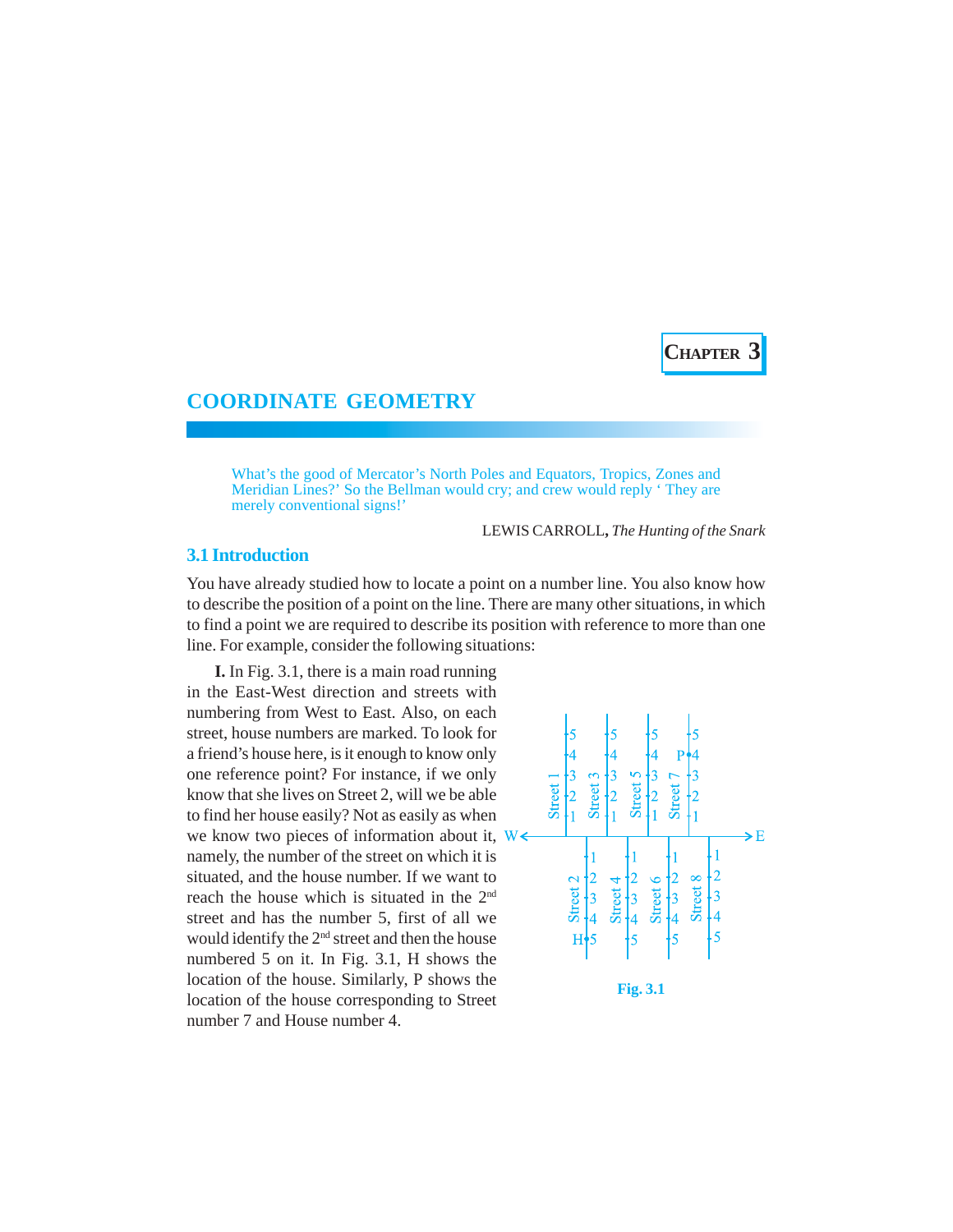**II.** Suppose you put a dot on a sheet of paper [Fig.3.2 (a)]. If we ask you to tell us the position of the dot on the paper, how will you do this? Perhaps you will try in some such manner: "The dot is in the upper half of the paper", or "It is near the left edge of the paper", or "It is very near the left hand upper corner of the sheet". Do any of these statements fix the position of the dot precisely? No! But, if you say " The dot is nearly 5 cm away from the left edge of the paper", it helps to give some idea but still does not fix the position of the dot. A little thought might enable you to say that the dot is also at a distance of 9 cm above the bottom line. We now know exactly where the dot is!



**Fig. 3.2**

For this purpose, we fixed the position of the dot by specifying its distances from two fixed lines, the left edge of the paper and the bottom line of the paper [Fig.3.2 (b)]. In other words, we need **two** independent informations for finding the position of the dot.

Now, perform the following classroom activity known as 'Seating Plan'.

**Activity 1 (Seating Plan) :** Draw a plan of the seating in your classroom, pushing all the desks together. Represent each desk by a square. In each square, write the name of the student occupying the desk, which the square represents. Position of each student in the classroom is described precisely by using two independent informations:

- (i) the column in which she or he sits,
- (ii) the row in which she or he sits.

If you are sitting on the desk lying in the  $5<sup>th</sup>$  column and  $3<sup>rd</sup>$  row (represented by the shaded square in Fig. 3.3), your position could be written as (5, 3), first writing the column number, and then the row number. Is this the same as  $(3, 5)$ ? Write down the names and positions of other students in your class. For example, if Sonia is sitting in the  $4<sup>th</sup>$  column and  $1<sup>st</sup>$  row, write  $S(4,1)$ . The teacher's desk is not part of your seating plan. We are treating the teacher just as an observer.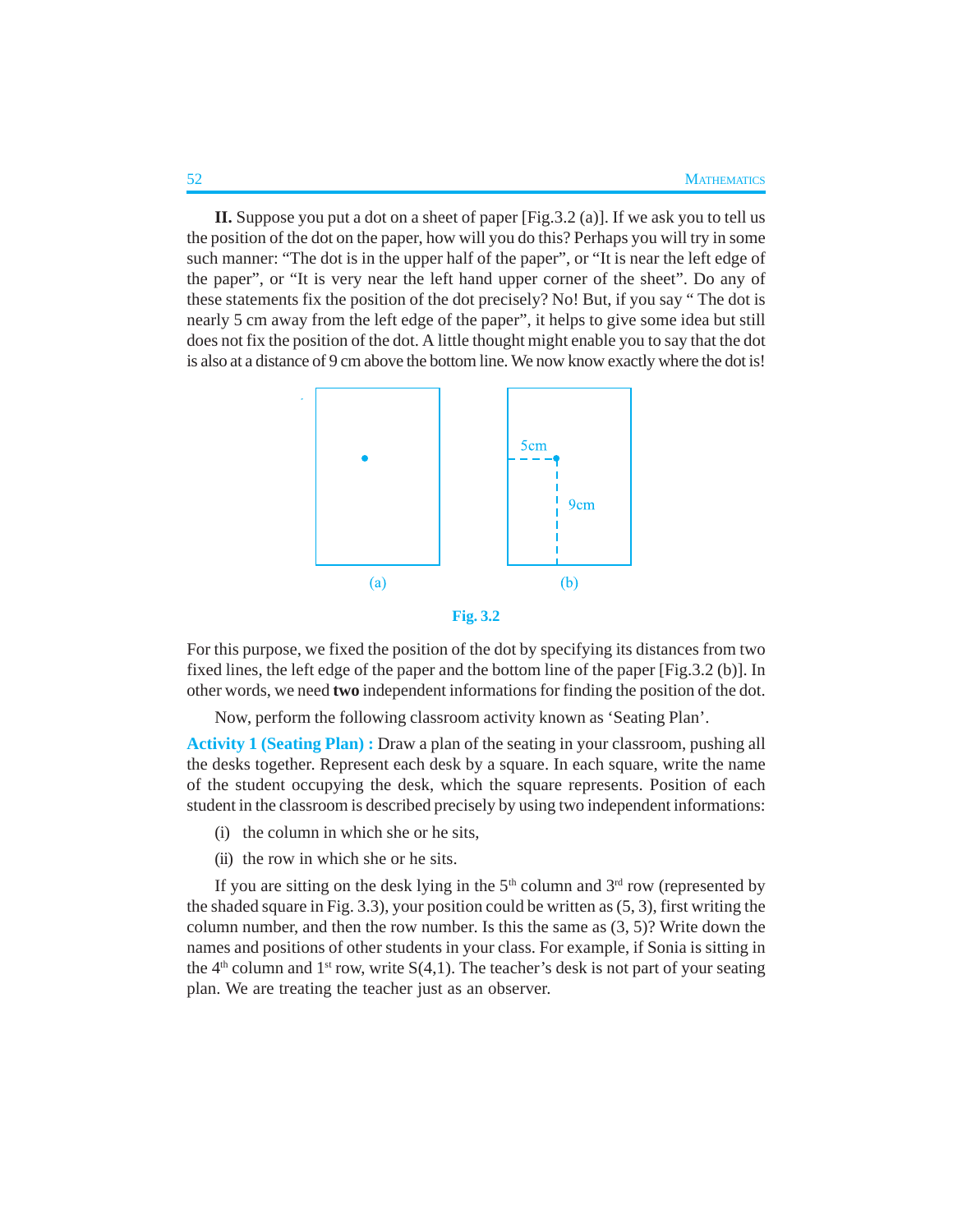



In the discussion above, you observe that position of any object lying in a plane can be represented with the help of two perpendicular lines. In case of 'dot', we require distance of the dot from bottom line as well as from left edge of the paper. In case of seating plan, we require the number of the column and that of the row. This simple idea has far reaching consequences, and has given rise to a very important branch of Mathematics known as *Coordinate Geometry*. In this chapter, we aim to introduce some basic concepts of coordinate geometry. You will study more about these in your higher classes. This study was initially developed by the French philosopher and mathematician *René Déscartes*.

René Déscartes, the great French mathematician of the seventeenth century, liked to lie in bed and think! One day, when resting in bed, he solved the problem of describing the position of a point in a plane. His method was a development of the older idea of latitude and longitude. In honour of Déscartes, the system used for describing the position of a point in a plane is also known as the *Cartesian system.*



René Déscartes (1596 -1650) **Fig. 3.4**

#### **EXERCISE 3.1**

- **1.** How will you describe the position of a table lamp on your study table to another person?
- **2. (Street Plan) :** A city has two main roads which cross each other at the centre of the city. These two roads are along the North-South direction and East-West direction.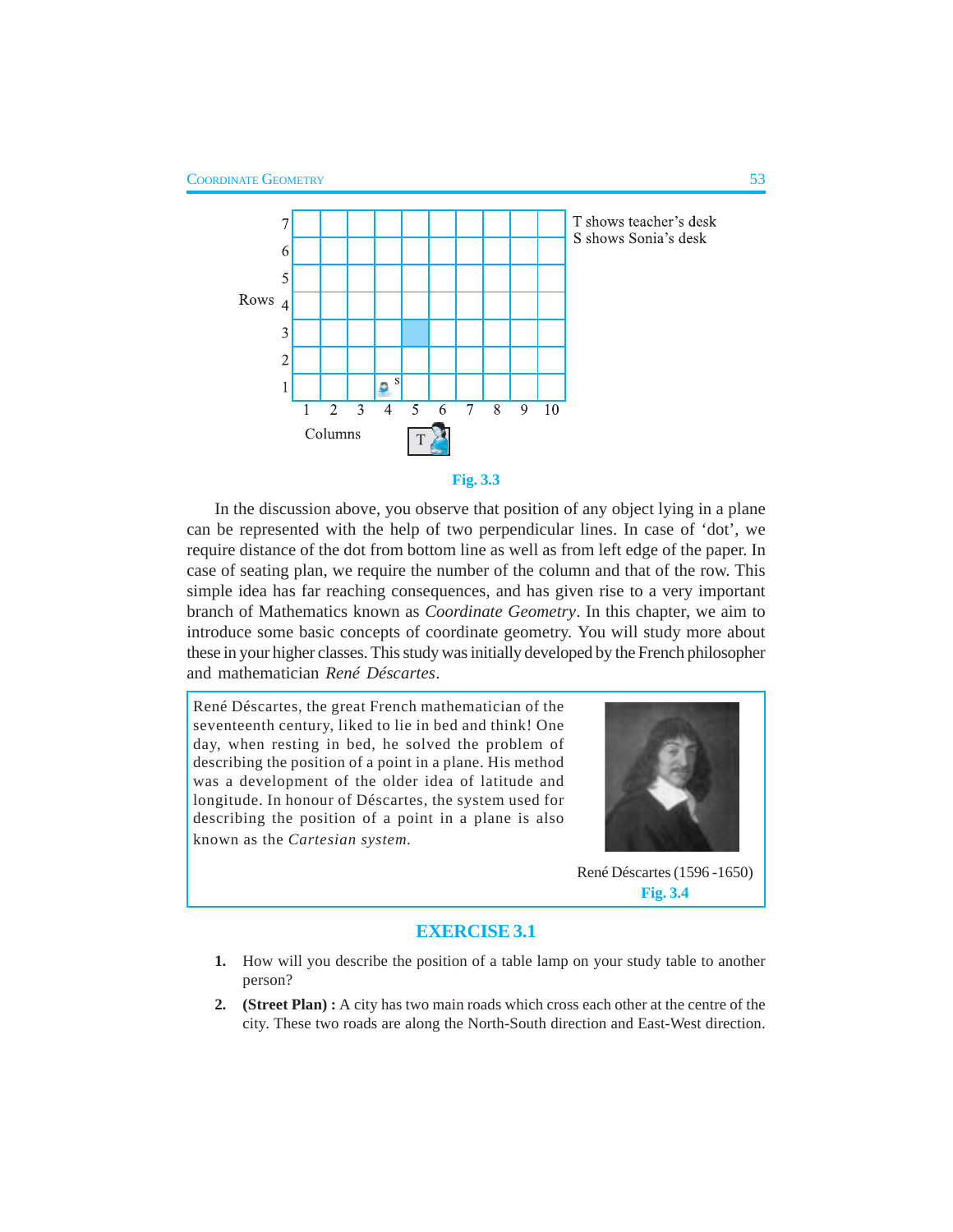All the other streets of the city run parallel to these roads and are 200 m apart. There are 5 streets in each direction. Using 1cm = 200 m, draw a model of the city on your notebook. Represent the roads/streets by single lines.

There are many cross- streets in your model. A particular cross-street is made by two streets, one running in the North - South direction and another in the East - West direction. Each cross street is referred to in the following manner : If the  $2<sup>nd</sup>$  street running in the North - South direction and  $5<sup>th</sup>$  in the East - West direction meet at some crossing, then we will call this cross-street (2, 5). Using this convention, find:

- (i) how many cross streets can be referred to as  $(4, 3)$ .
- (ii) how many cross streets can be referred to as  $(3, 4)$ .

## **3.2 Cartesian System**

You have studied the *number line* in the chapter on 'Number System'. On the number line, distances from a fixed point are marked in equal units positively in one direction and negatively in the other. The point from which the distances are marked is called the *origin*. We use the number line to represent the numbers by marking points on a line at equal distances. If one unit distance represents the number '1', then 3 units distance represents the number '3', '0' being at the origin. The point in the positive direction at a distance *r* from the origin represents the number *r.* The point in the negative direction at a distance *r* from the origin represents the number −*r*. Locations of different numbers on the number line are shown in Fig. 3.5.



Descartes invented the idea of placing two such lines perpendicular to each other on a plane, and locating points on the plane by referring them to these lines. The perpendicular lines may be in any direction such as in Fig.3.6. But, when we choose

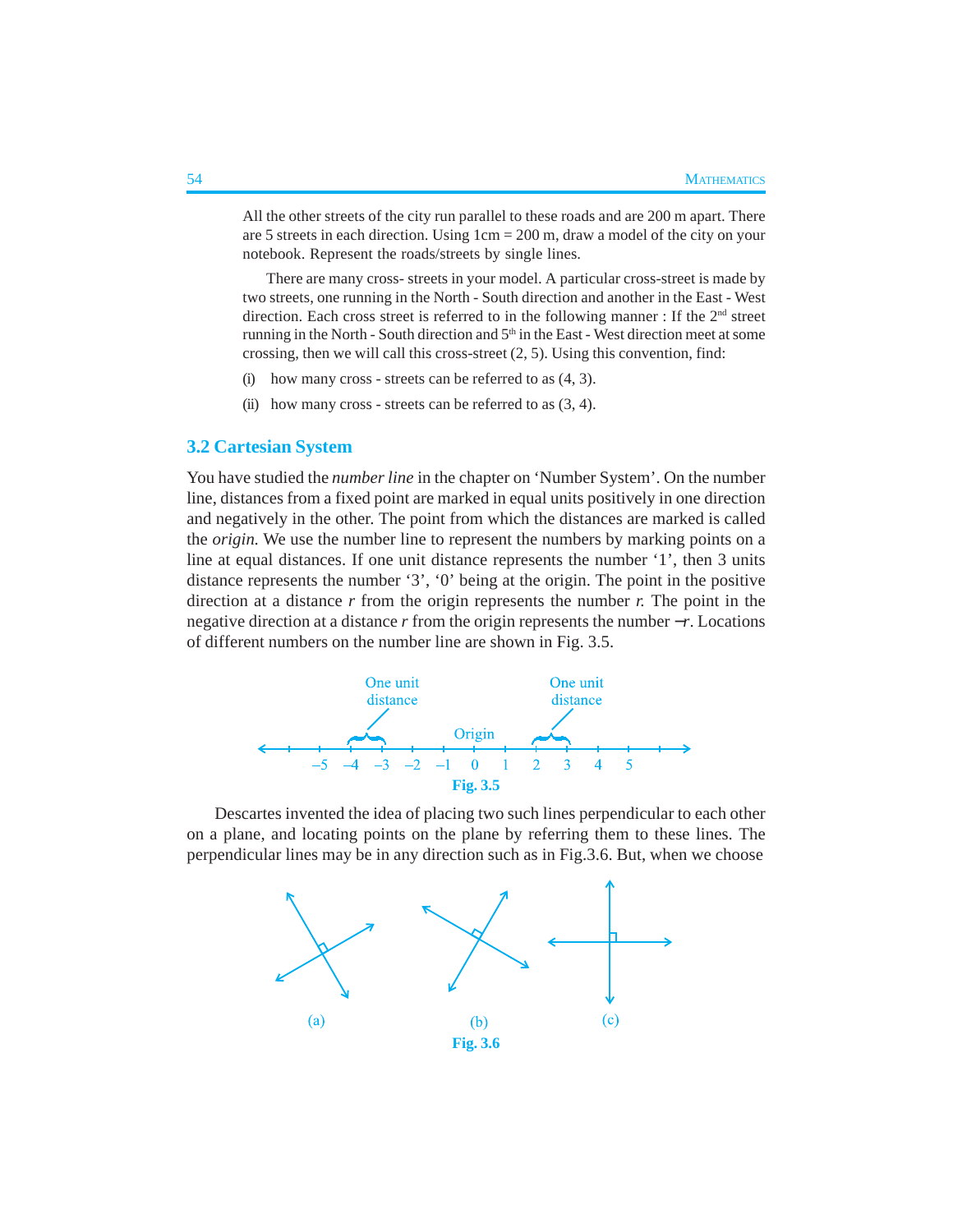



Combine both the lines in such a way that the two lines cross each other at their zeroes, or origins (Fig. 3.8). The horizontal line X′X is called the *x* - axis and the vertical line YY′ is called the *y* - axis. The point where X′X and Y′Y cross is called the **origin**, and is denoted by O. Since the positive numbers lie on the directions OX and OY, OX and OY are called the **positive directions** of the *x -* axis and the *y -* axis, respectively. Similarly, OX′ and OY′ are called the **negative directions** of the *x -* axis and the *y -* axis, respectively.

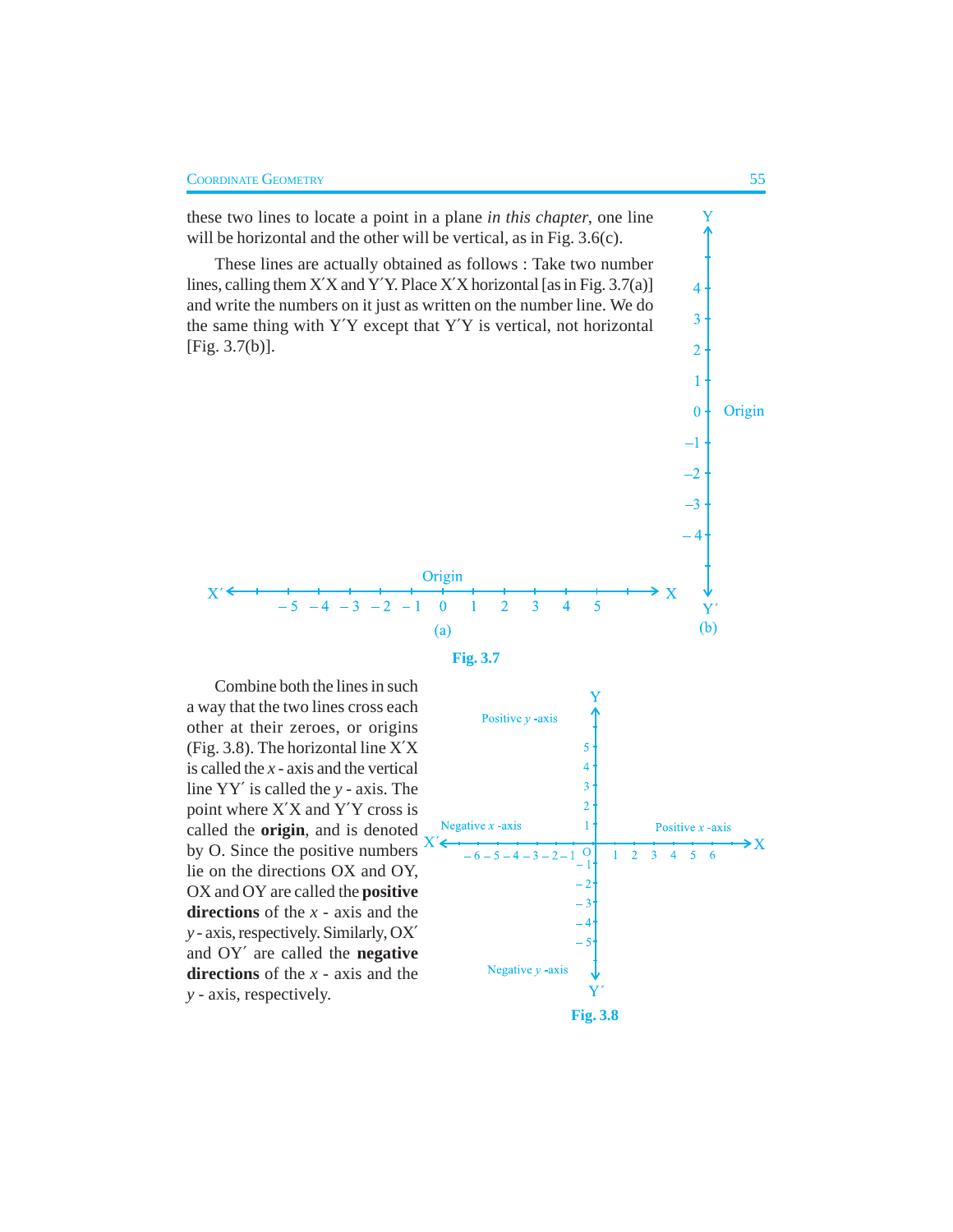You observe that the axes (plural of the word 'axis') divide the plane into four parts. These four parts are called the *quadrants* (one fourth part), numbered I, II, III and IV anticlockwise from OX (see Fig.3.9). So, the plane consists of the axes and these quadrants. We call the plane, the *Cartesian plane,* or the *coordinate plane,* or the *xy-plane.* The axes are called the *coordinate axes*.



Now, let us see why this system is so basic to mathematics, and how it is useful. Consider the following diagram where the axes are drawn on graph paper. Let us see the distances of the points P and Q from the axes. For this, we draw perpendiculars PM on the *x* - axis and PN on the *y* - axis. Similarly, we draw perpendiculars QR and QS as shown in Fig. 3.10.





You find that

- (i) The perpendicular distance of the point P from the *y* axis measured along the positive direction of the  $x - axis$  is  $PN = OM = 4$  units.
- (ii) The perpendicular distance of the point P from the  $x a$  axis measured along the positive direction of the *y* - axis is PM = ON = 3 units.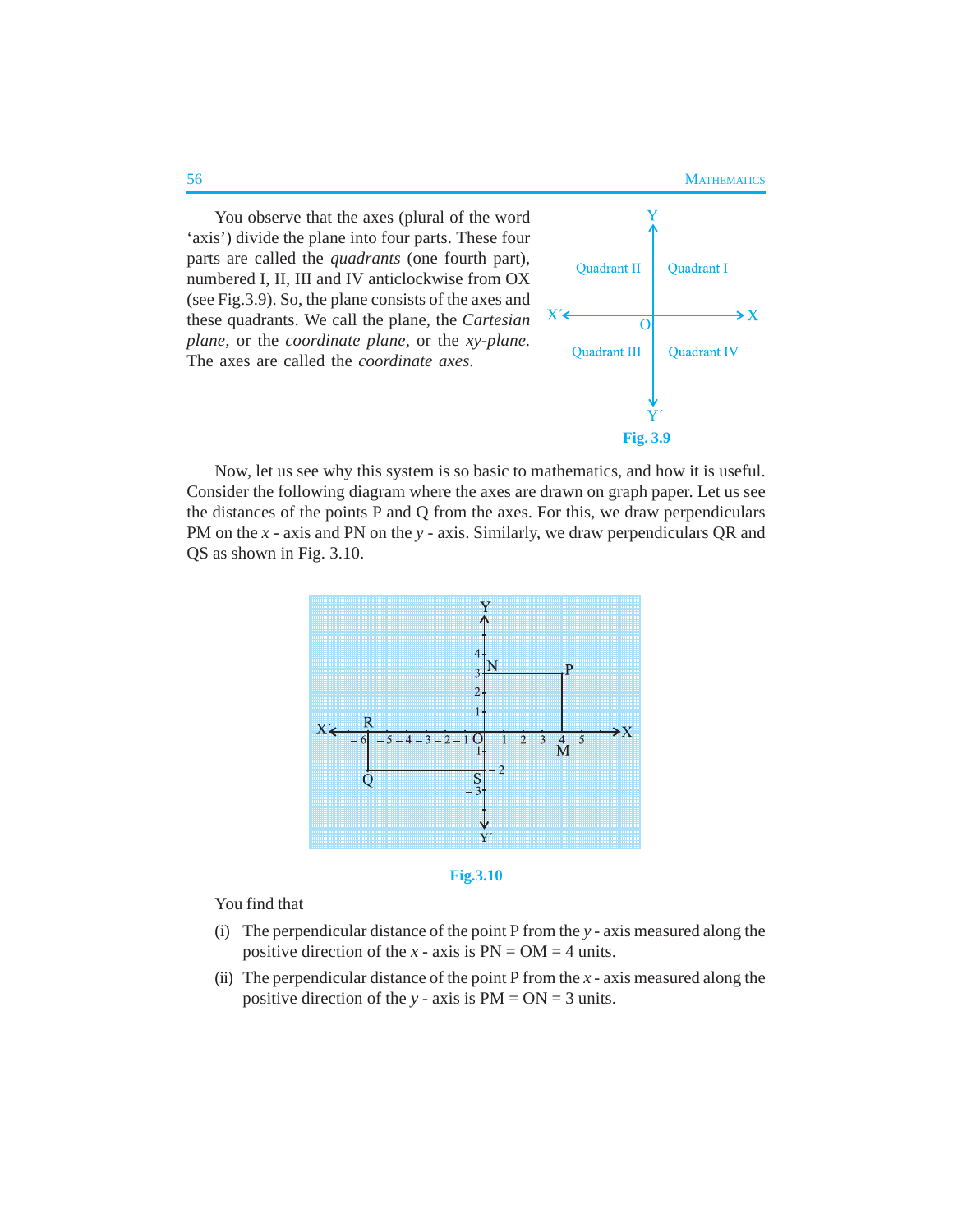- (iii) The perpendicular distance of the point Q from the *y* axis measured along the negative direction of the *x* - axis is  $OR = SQ = 6$  units.
- (iv) The perpendicular distance of the point Q from the *x* axis measured along the negative direction of the *y* - axis is  $OS = RQ = 2$  units.

Now, using these distances, how can we describe the points so that there is no confusion?

We write the coordinates of a point, using the following conventions:

- (i) The *x coordinate* of a point is its perpendicular distance from the *y* axis measured along the *x* -axis (positive along the positive direction of the *x -* axis and negative along the negative direction of the *x -* axis). For the point P, it is + 4 and for Q, it is – 6. The *x* - coordinate is also called the *abscissa*.
- (ii) The *y coordinate* of a point is its perpendicular distance from the *x* axis measured along the *y* - axis (positive along the positive direction of the *y -* axis and negative along the negative direction of the *y -* axis). For the point P, it is + 3 and for Q, it is –2. The *y* - coordinate is also called the *ordinate*.
- (iii) In stating the coordinates of a point in the coordinate plane, the *x* coordinate comes first, and then the *y* - coordinate*.* We place the coordinates in brackets.

Hence, the coordinates of P are  $(4, 3)$  and the coordinates of Q are  $(-6, -2)$ .

Note that the coordinates describe a point in the plane *uniquely.* (3, 4) is not the same as (4, 3).

**Example 1 :** See Fig. 3.11 and complete the following statements:

- (i) The abscissa and the ordinate of the point B are  $\angle$   $\angle$   $\angle$  and  $\angle$   $\angle$   $\angle$ , respectively. Hence, the coordinates of B are  $(\_ \_, \_ \_).$
- (ii) The *x*-coordinate and the *y*-coordinate of the point M are  $\angle$   $\angle$   $\angle$  and  $\angle$   $\angle$   $\angle$   $\angle$ respectively. Hence, the coordinates of M are  $(\_ \, \_ \, \_ \_ \_ \,$ .
- (iii) The *x*-coordinate and the *y*-coordinate of the point L are  $\angle$   $\angle$   $\angle$  and  $\angle$   $\angle$   $\angle$   $\angle$ respectively. Hence, the coordinates of L are  $($ <sub>-</sub> $,$   $)$ - $)$ .
- (iv) The *x*-coordinate and the *y*-coordinate of the point S are  $\angle$   $\angle$   $\angle$  and  $\angle$   $\angle$   $\angle$   $\angle$ respectively. Hence, the coordinates of S are  $(\_ \, \_ \, \_ \_ \_ \_ \_$ .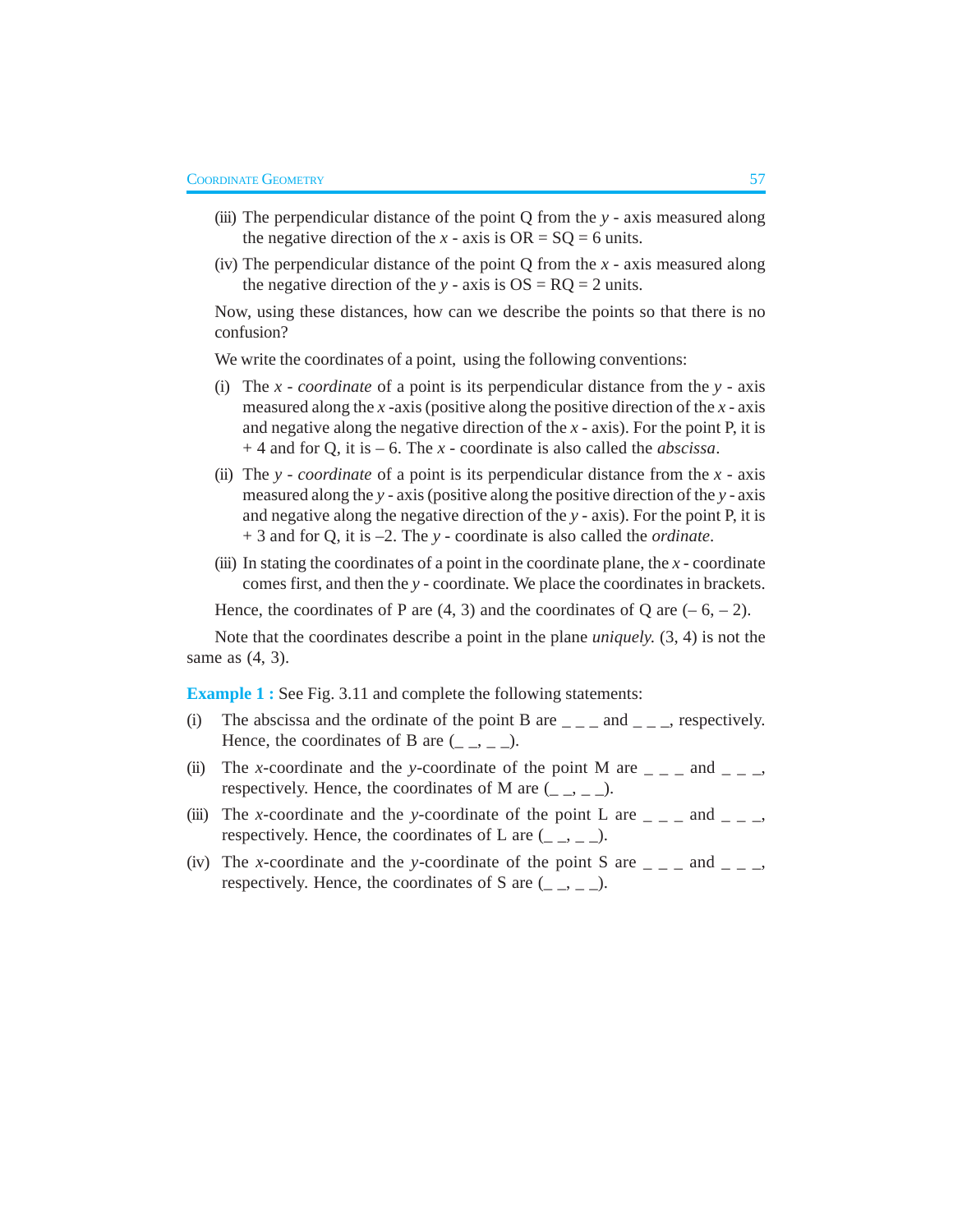



**Solution :** (i) Since the distance of the point B from the *y* - axis is 4 units, the *x* - coordinate or abscissa of the point B is 4. The distance of the point B from the *x* - axis is 3 units; therefore, the *y* - coordinate, i.e., the ordinate, of the point B is 3. Hence, the coordinates of the point B are (4, 3).

As in (i) above :

- (ii) The *x*  coordinate and the *y*  coordinate of the point M are –3 and 4, respectively. Hence, the coordinates of the point M are  $(-3, 4)$ .
- (iii) The *x* coordinate and the *y* coordinate of the point L are  $-5$  and  $-4$ , respectively. Hence, the coordinates of the point L are  $(-5, -4)$ .
- (iv) The *x*  coordinate and the *y* coordinate of the point S are 3 and 4, respectively. Hence, the coordinates of the point S are  $(3, -4)$ .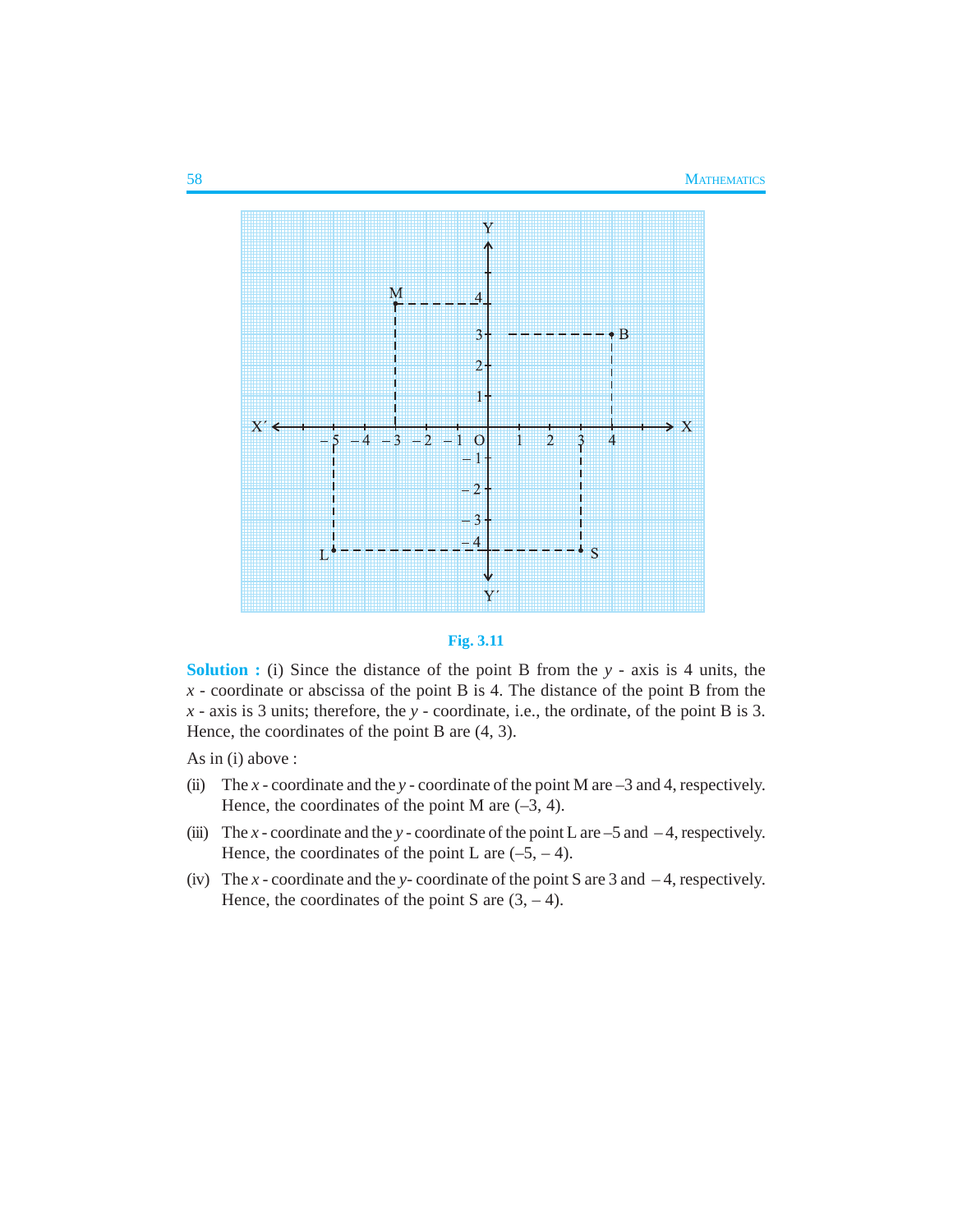

Since every point on the *x* - axis has no distance (zero distance) from the *x* - axis, therefore, the *y* - coordinate of every point lying on the *x* - axis is always zero. Thus, the coordinates of any point on the  $x$  - axis are of the form  $(x, 0)$ , where  $x$  is the distance of the point from the *y* - axis. Similarly, the coordinates of any point on the *y* - axis are of the form  $(0, y)$ , where *y* is the distance of the point from the *x* - axis. Why?

What are the coordinates of the *origin* **O***? It has zero distance from both the axes so that its abscissa and ordinate are both zero. Therefore, the coordinates of the origin are* **(0, 0)**.

In the examples above, you may have observed the following relationship between the signs of the coordinates of a point and the quadrant of a point in which it lies.

- (i) If a point is in the 1st quadrant, then the point will be in the form  $(+, +)$ , since the 1st quadrant is enclosed by the positive *x* - axis and the positive *y* - axis.
- (ii) If a point is in the 2nd quadrant, then the point will be in the form  $(-, +)$ , since the 2nd quadrant is enclosed by the negative  $x - x$  axis and the positive  $y - x$  axis.
- (iii) If a point is in the 3rd quadrant, then the point will be in the form  $(-, -)$ , since the 3rd quadrant is enclosed by the negative *x* - axis and the negative *y* - axis.
- (iv) If a point is in the 4th quadrant, then the point will be in the form  $(+, -)$ , since the 4th quadrant is enclosed by the positive  $x - a$ xis and the negative  $y - a$ xis (see Fig. 3.13).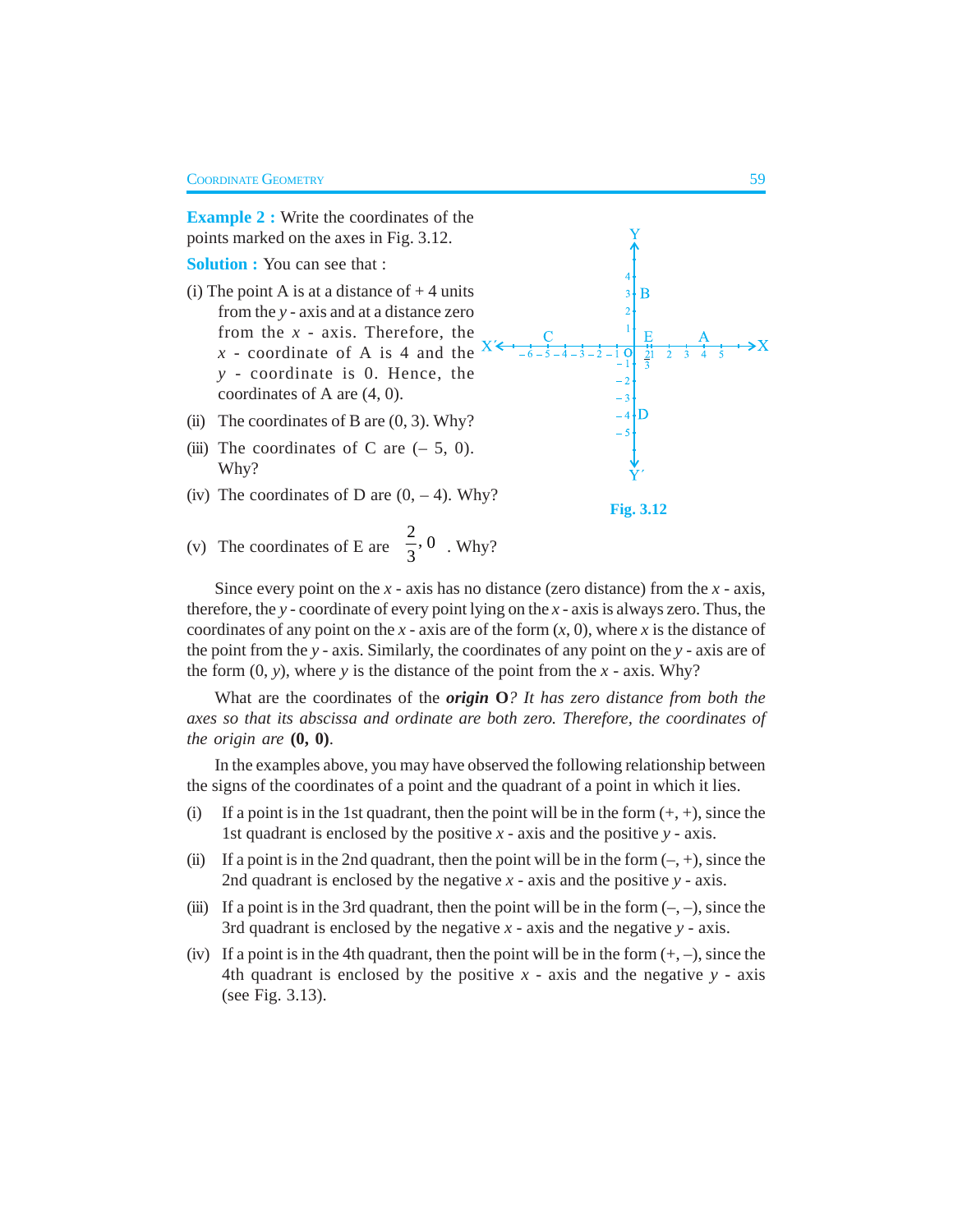

**Remark :** The system we have discussed above for describing a point in a plane is only a convention, which is accepted all over the world. The system could also have been, for example, the ordinate first, and the abscissa second. However, the whole world sticks to the system we have described to avoid any confusion.

### **EXERCISE 3.2**

- **1.** Write the answer of each of the following questions:
	- (i) What is the name of horizontal and the vertical lines drawn to determine the position of any point in the Cartesian plane?
	- (ii) What is the name of each part of the plane formed by these two lines?
	- (iii) Write the name of the point where these two lines intersect.
- **2.** See Fig.3.14, and write the following:
	- (i) The coordinates of B.
	- (ii) The coordinates of C.
	- (iii) The point identified by the coordinates  $(-3, -5)$ .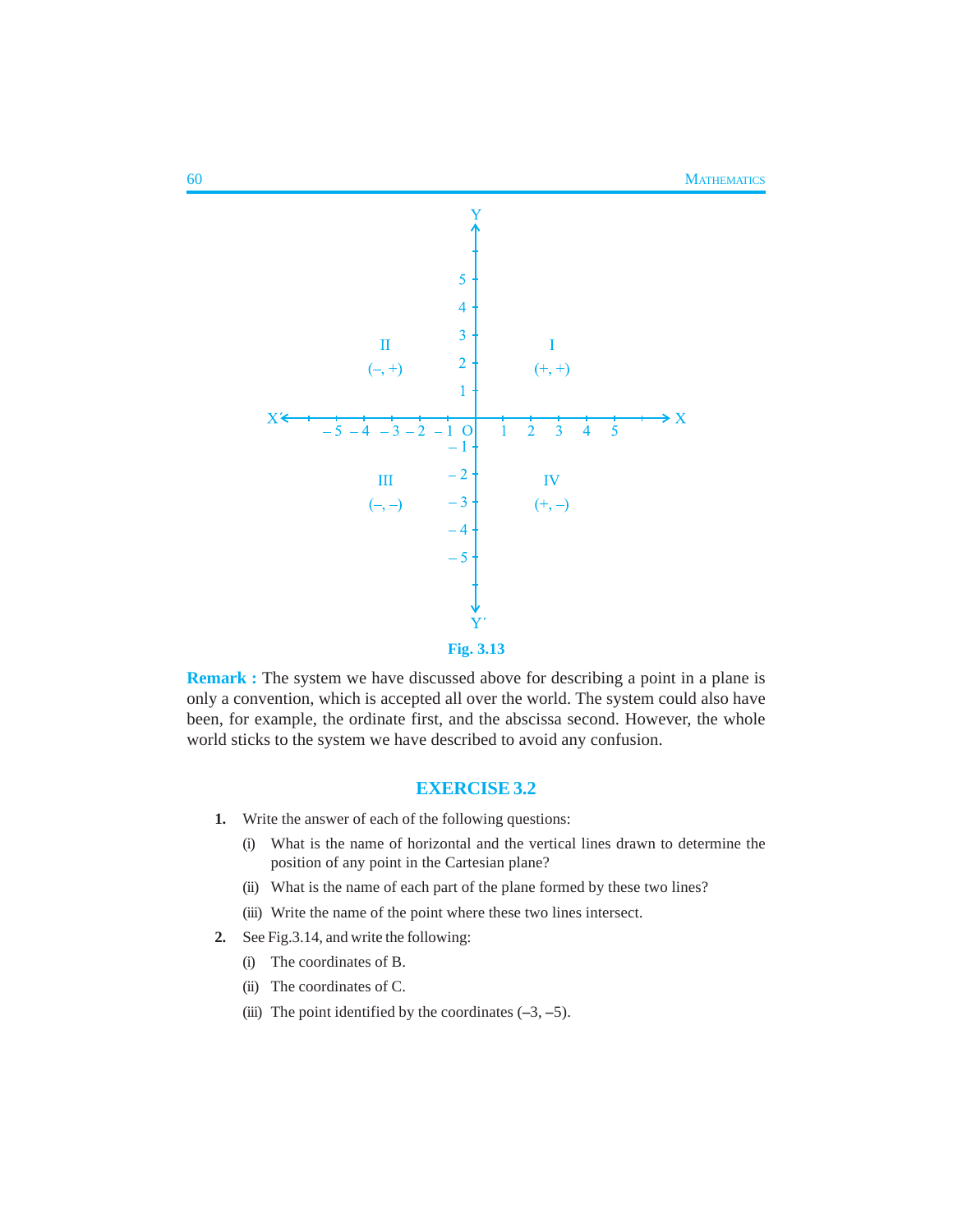- (iv) The point identified by the coordinates  $(2, -4)$ .
- (v) The abscissa of the point D.
- (vi) The ordinate of the point H.
- (vii) The coordinates of the point L.
- (viii) The coordinates of the point M.



## **3.3 Plotting a Point in the Plane if its Coordinates are Given**

Uptil now we have drawn the points for you, and asked you to give their coordinates. Now we will show you how we place these points in the plane if we know its coordinates. We call this process "plotting the point".

Let the coordinates of a point be  $(3, 5)$ . We want to plot this point in the coordinate plane. We draw the coordinate axes, and choose our units such that one centimetre represents one unit on both the axes. The coordinates of the point (3, 5) tell us that the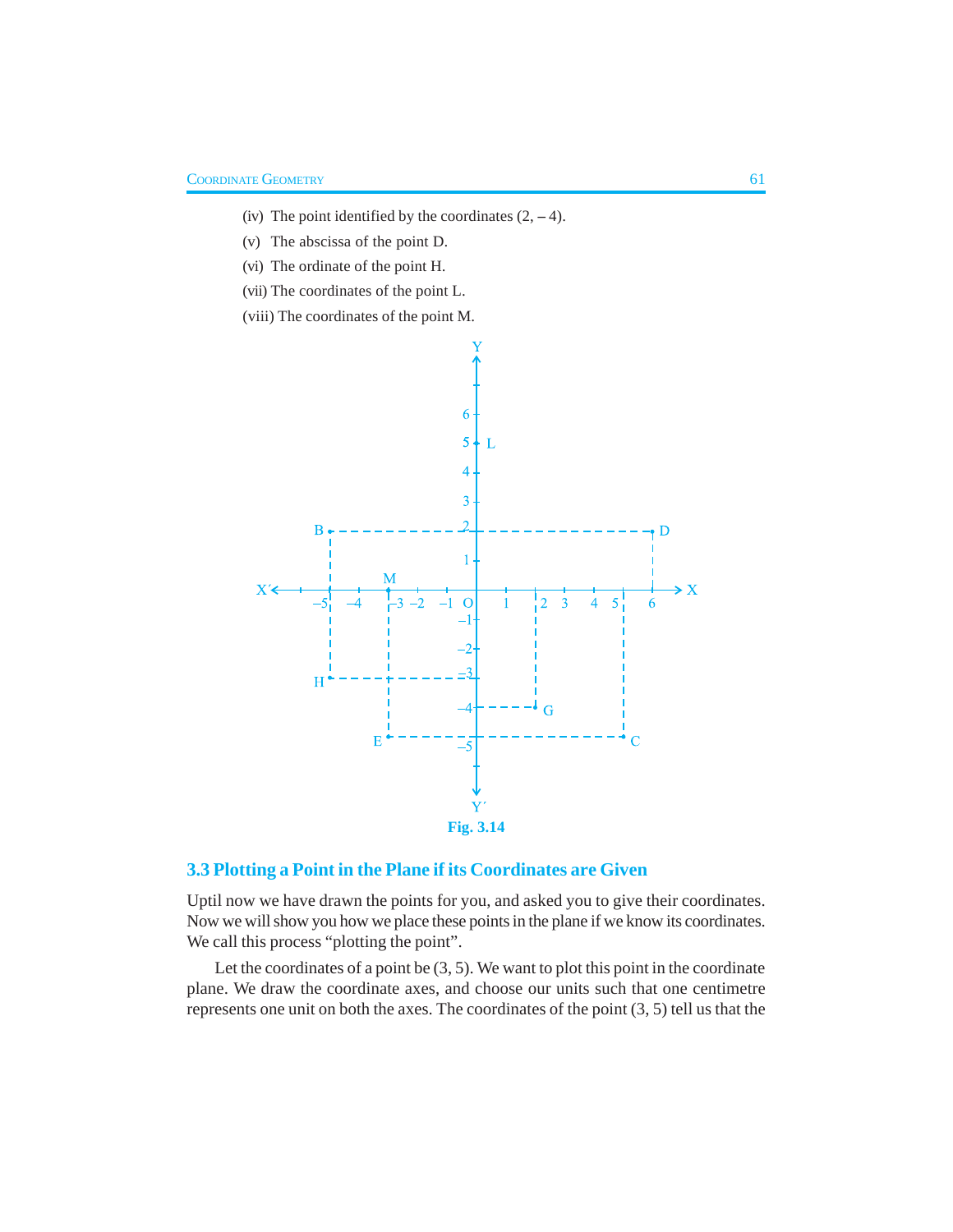distance of this point from the *y* - axis along the positive *x* - axis is 3 units and the distance of the point from the *x* - axis along the positive *y* - axis is 5 units. Starting from the origin O, we count 3 units on the positive  $x - a$ xis and mark the corresponding point as A. Now, starting from A, we move in the positive direction of the *y* - axis and count 5 units and mark the corresponding point as P (see Fig.3.15). You see that the distance of P from the *y* - axis is 3 units and from the *x* - axis is 5 units. Hence, P is the position of the point. Note that P lies in the 1st quadrant, since both the coordinates of P are positive. Similarly, you can plot the point  $Q(5, -4)$  in the coordinate plane. The distance of Q from the *x* - axis is 4 units along the negative *y* - axis, so that its *y* - coordinate is – 4 (see Fig.3.15). The point Q lies in the 4th quadrant. Why?





**Example 3 :** Locate the points (5, 0), (0, 5), (2, 5), (5, 2), (-3, 5), (-3, -5), (5, -3) and (6, 1) in the Cartesian plane.

**Solution :** Taking 1cm = 1unit, we draw the  $x$  - axis and the  $y$  - axis. The positions of the points are shown by dots in Fig.3.16.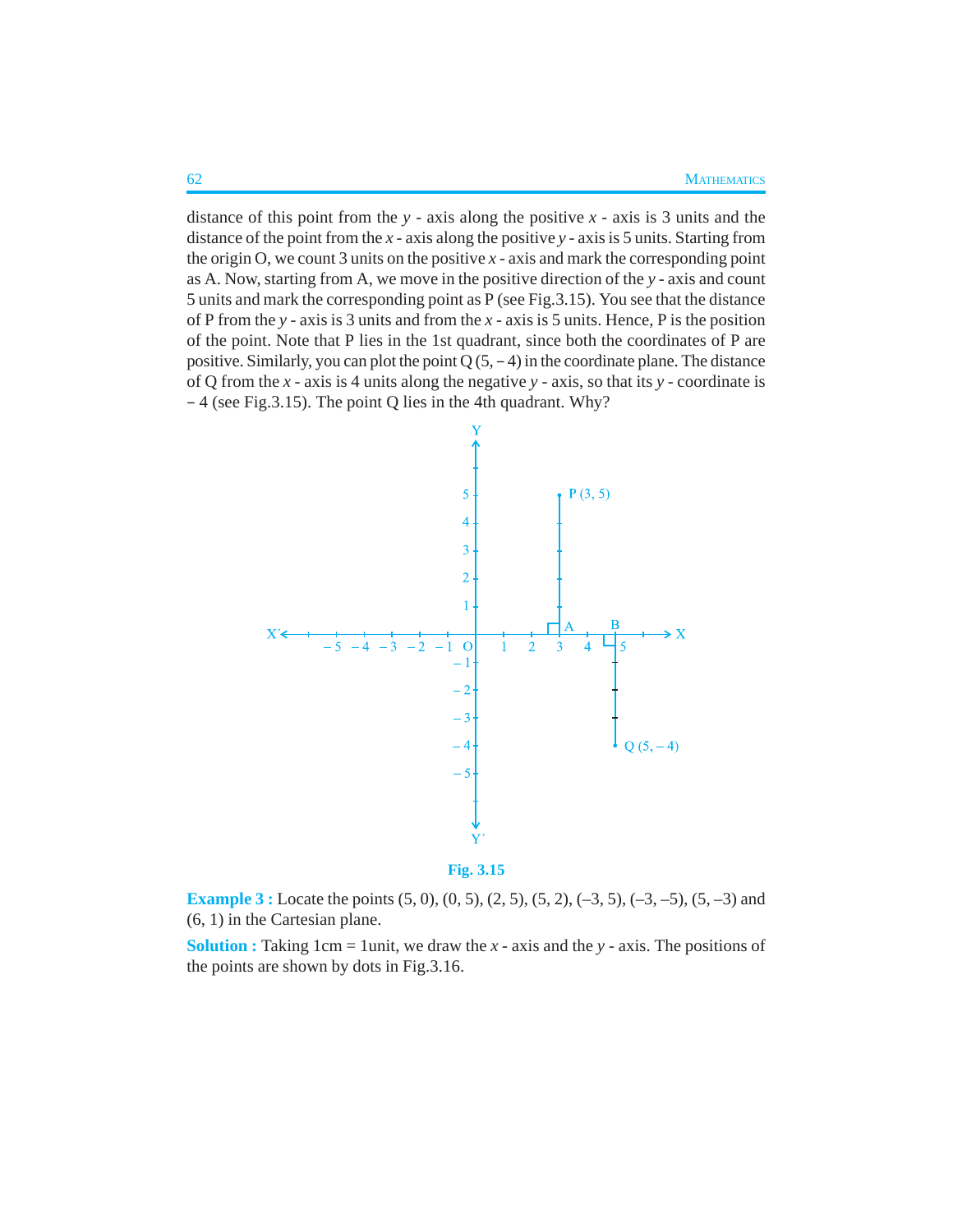



**Note :** In the example above, you see that (5, 0) and (0, 5) are not at the same position. Similarly,  $(5, 2)$  and  $(2, 5)$  are at different positions. Also,  $(-3, 5)$  and  $(5, -3)$ are at different positions. By taking several such examples, you will find that, if  $x \neq y$ , then the position of  $(x, y)$  in the Cartesian plane is different from the position **of**  $(y, x)$ . So, if we interchange the coordinates *x* and *y*, the position of  $(y, x)$  will differ from the position of  $(x, y)$ . This means that the order of x and y is important in  $(x, y)$ . Therefore,  $(x, y)$  is called an ordered pair. The ordered pair  $(x, y) \neq$  ordered pair  $(y, x)$ , if *x* ≠ *y*. Also  $(x, y) = (y, x)$ , if  $x = y$ .

**Example 4 :** Plot the following ordered pairs  $(x, y)$  of numbers as points in the Cartesian plane. Use the scale  $1 \text{cm} = 1$  unit on the axes.

| $-3$ | $\begin{array}{c c} \hline \textbf{1} & 0 \end{array}$ | $-1$        |  |
|------|--------------------------------------------------------|-------------|--|
|      |                                                        | $-3.5$ $-3$ |  |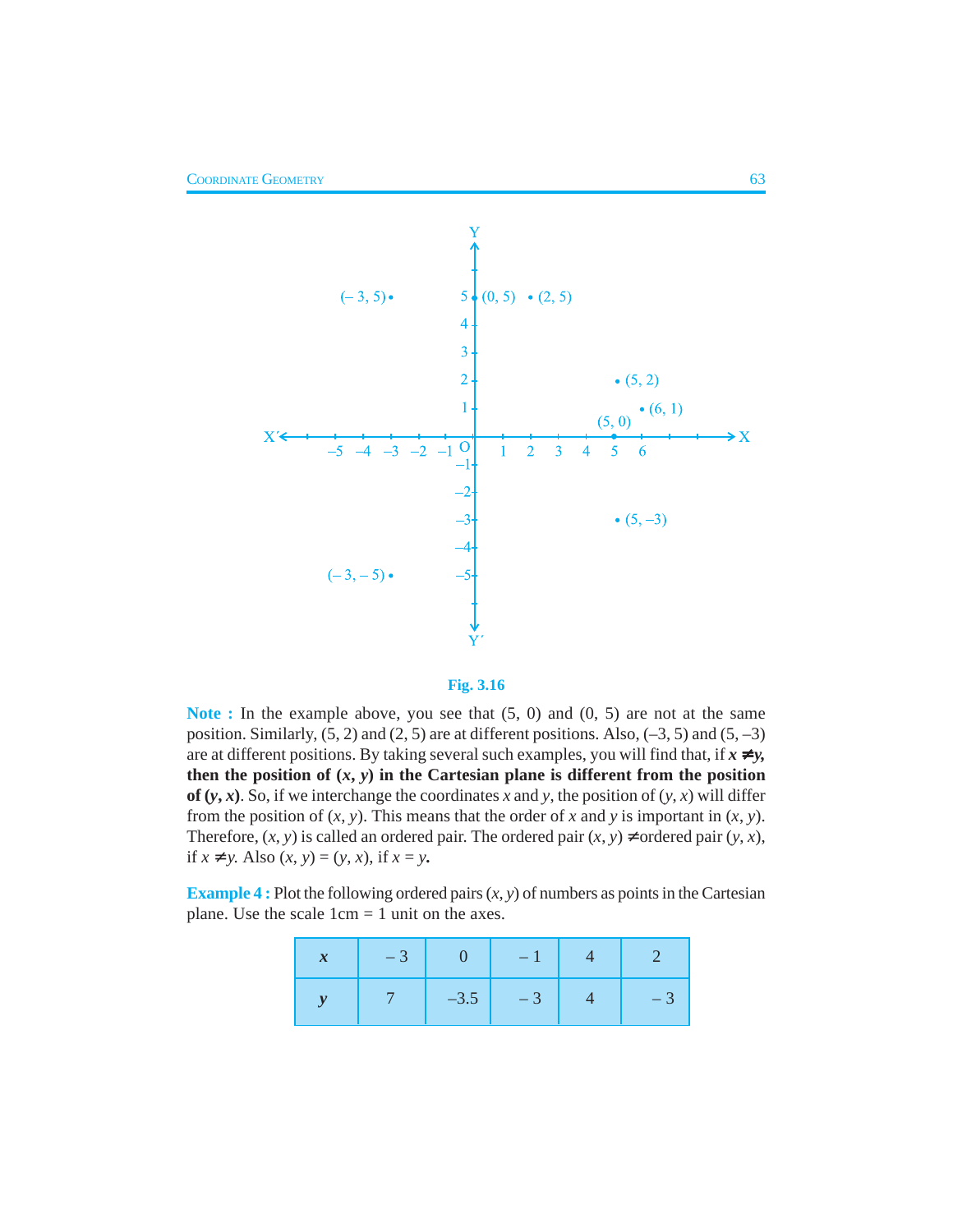**Solution :** The pairs of numbers given in the table can be represented by the points  $(-3, 7)$ ,  $(0, -3.5)$ ,  $(-1, -3)$ ,  $(4, 4)$  and  $(2, -3)$ . The locations of the points are shown by dots in Fig.3.17.



**Fig. 3.17**

**Activity 2 :** *A game for two persons* (Requirements: two counters or coins, graph paper, two dice of different colours, say red and green):

Place each counter at  $(0, 0)$ . Each player throws two dice simultaneously. When the first player does so, suppose the red die shows 3 and the green one shows 1. So, she moves her counter to (3, 1). Similarly, if the second player throws 2 on the red and 4 on the green, she moves her counter to (2, 4). On the second throw, if the first player throws 1 on the red and 4 on the green, she moves her counter from  $(3, 1)$  to  $(3 + 1, 1 + 4)$ , that is, adding 1 to the *x* - coordinate and 4 to the *y* - coordinate of (3, 1).

The purpose of the game is to arrive first at (10, 10) without overshooting, i.e., neither the abscissa nor the ordinate can be greater than 10. Also, a counter should not coincide with the position held by another counter. For example, if the first player's